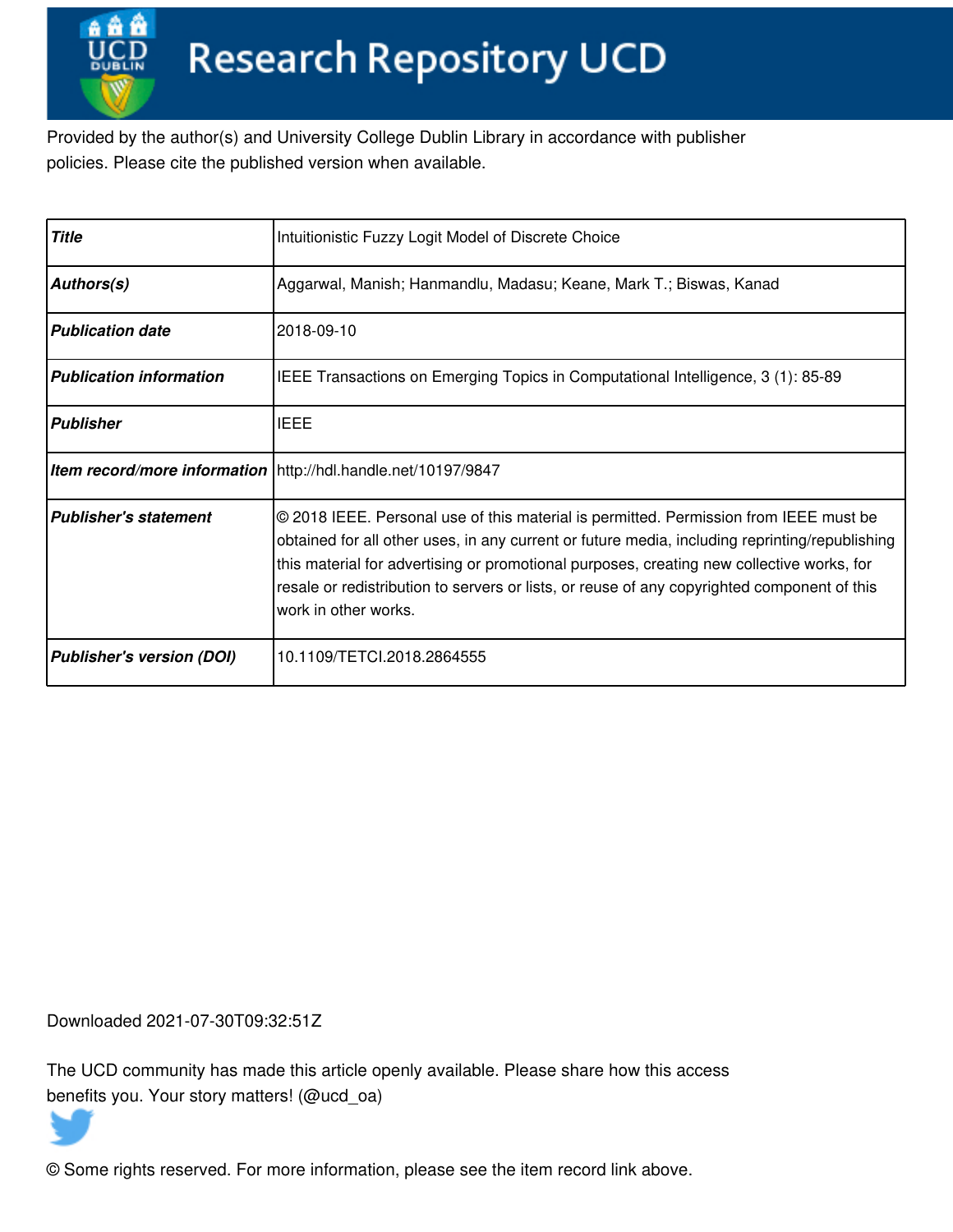# **Intuitionistic Fuzzy Logit Model of Discrete Choice**

Manish Aggarwal, Madasu Hanmandlu, *Senior Member, IEEE*, Mark Keane, and Kanad. K. Biswas

*Abstract***—***The criteria evaluations are often vague (or not crisp) in the real world multi-criteria decision making (MCDM). The existing choice models are difficult to apply in such situations. In this paper, we introduce an intuitionistic fuzzy variant of multinomial logit model, so as to give a decision-maker's likely choices with vague evaluations. The applicability of the proposed model is shown through a real multi-criteria decision-making application.*

*Index Terms***—***Decision analysis; choice behaviour; discrete choice probability; intuitionistic fuzzy*

# I. Introduction

The discrete choice models provide a useful tool to reperesent *probabilistic* uncertainty for precisely defined random events. However, these models are rendered unusable for imprecisely defined notions with *possibilistic* uncertainty, like: *high income*, *low temperature*, etc. that are described by fuzzy set [37] and intuitionistic fuzzy set (IFS) [4] theories. Very often in the real world situations, both probabilistic and possibilistic uncertainties co-exist. For example, *it is highly likely that it will be a warm day*. This conveys probabilistic information about fuzzy events. The notions of an event and its probability is extended to the fuzzy domain with the concept of *probability of a fuzzy event* in [38, 35]. In a similar vein, the notion of *probability of an intuitionistic fuzzy event* is conceived in [27].

These existing defintions are derived from extending the basic probability concept to the fuzzy and intuitionistic fuzzy domains. The underlying set-theoretic premise for considering the probability and its calculus is an experiment  $\mathcal E$  that is to be performed. Let its generic uncertain outcome be denoted as *X*, *x* denote a generic outcome of  $\mathcal E$  after it actually taking place, and let  $\Omega$  denote the set of all conceived outcomes of  $\mathcal{E}$ . Thus  $x \in \Omega$ . Let  $\mathcal{F}$ denote a family of subsets of  $\Omega$ , which are referred to as *events*. In classical probability theory, it is presumed that events are precisely defined in the sense that there is no ambiguity in declaring whether an outcome *x* belongs to an event  $A$  of  $\Omega$ , or not. In contrast, with fuzzy sets, there is an ambiguity in determining the degree of belonging

(membership) of *x* in *A*, because *A* is not sharply defined. In the case of intuitionistic fuzzy domain, there is also an associated element of hesitancy associated with the graded membership of *x* in *A*.

Since  $\mathcal E$  is yet to be performed, the occurrence of any *x* and thus *A* is uncertain. We denote this uncertainty by a number  $P(A)$  in the range [0, 1], giving the probability of event *A*. For a given "probability measure space"  $(\Omega, \mathcal{F}, \mathcal{P})$ , if  $A \in \mathcal{F}$  is a crisp set with characteristic function  $I_A(x)$  such that  $I_A(x) = 1$  if  $x \in A$  and  $I_A(x) = 0$ , otherwise. Then

$$
\mathcal{P}(A) = \sum_{x} I_A(x)\mathcal{P}(x), \ x \in \Omega,\tag{1}
$$

where  $\mathcal{P}(x)$  is the probability that the outcome of  $\mathcal{E}$  is x. In the case of fuzzy subset  $\vec{A}$  of  $\Omega$ , which is defined as *fuzzy event* in [38], the probability measure of  $\vec{A}$  is given as

$$
\Pi(\hat{A}) = \int_{\Omega} \mu_{\hat{A}}(x) d\mathcal{P}(x) = \mathbf{E}[\mu_{\hat{A}}(x)] \tag{2}
$$

where  $\mu_{\hat{A}}(x)$  is the membership function of  $\hat{A}$  and **E** denotes expectation. This definition is extended in [27] for intuitionistic fuzzy event  $\tilde{A}$  by replacing  $\mu_{\tilde{A}}$  with intuitionistic fuzzy membership function  $\tilde{\mu}_{\tilde{A}}$ 

The measure in (2) is essentially the same as that in (1), as in both the cases, the probabilistic uncertainty pertains to the uncertain outcome  $X = x$  of  $\mathcal{E}$ . The reason for having (2) is to consider another facet of uncertainty, termed as possibilistic uncertainty, regarding the membership of  $x$  in  $\overline{A}$  in the fuzzy domain (or membership of  $x$  in  $\overline{A}$  in intuitionistic fuzzy domain), which is not required in the case of crisp set. Hence, in order to apply (2) in practice, we require to have a complete knowledge of  $\mathcal{P}(x)$ .

In the context of multi criteria decision making (MCDM), *x* indicates an alternative (option) that is chosen by a decision maker (DM) among several others. An alternative is described by multiple criteria evaluations (utilities), and the DM chooses the alternative yielding maximum utility. There is often an unobservable utility associated with the DM's choice, hence it is difficult to predict with certainty the DM's choice. To this end, probabilistic models of discrete choice are commonly used to give a DM's choice probabilities for various alternatives. Multinomial logit model (MNL) [23] is perhaps the most popular model due to its easy interpretability. The popularity of the discrete choice models can be gauged through their applications in diverse domains in the recent times. They are applied in severity analysis [9, 36, 22],

M. Aggarwal (corresponding author) is with the Department of Information Systems, Indian Institute of Management Ahmedabad, India. Email:- manish@iima.ac.in

M. Hanmandlu (Email:- mhmandlu@ee.iitd.ac.in) and K. K. Biswas (Email:- kkb@cse.iitd.ac.in) are with EE and CSE Departments at IIT Delhi, India.

M. Keane is the chair of Computer Science at University College Dublin, Ireland. Email:-mark.keane@ucd.ie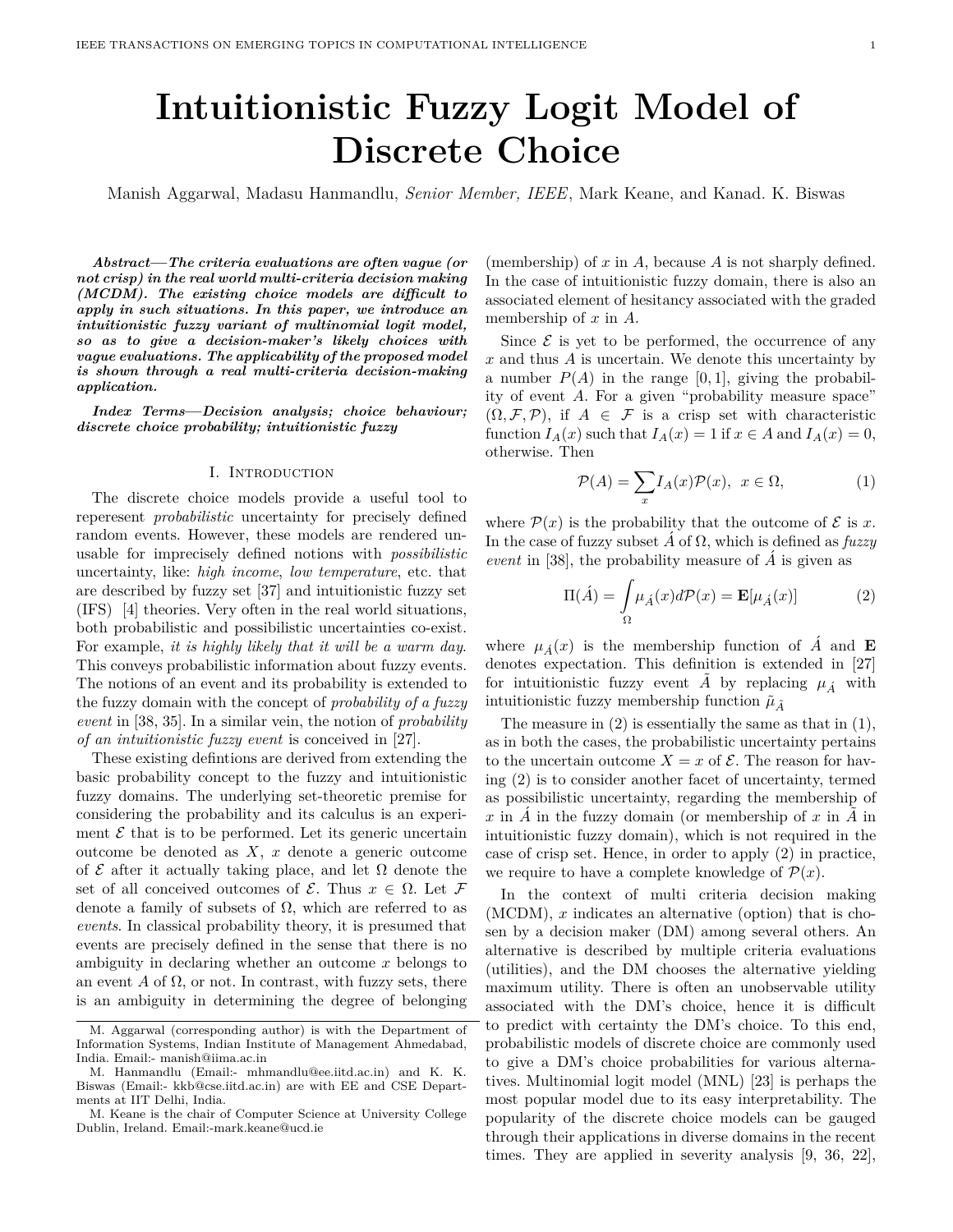price optimization [33], revenue optimization [13], location planning [16], choice analysis problems [25, 24, 20, 15, 19], risk analysis [6, 32, 39, 7, 18, 2], demand analysis [31, 11], data analytics  $[14, 8, 5]$ , regression analysis  $[21, 10, 26]$ , causal inference in medicine [28], and forecasting [17], to name a few.

However, it can only be used when the criteria evaluations are in terms of crisp values. In the real world decision making, very often, the decision makers have only a partial knowledge to concretely evaluate the alternatives against multiple criteria. The fuzzy and IFS theories are quite useful to imprecisely evaluate the alternatives, in MCDM under uncertainty. Imprecision also arises in the real world decision making wherein the goals, the constraints, and the consequences of actions cannot be precisely specified. Our objective in this note is to show how the notion of crisp event (of a DM's discrete choice) with imprecise criteria evaluations can be described. To this end, we extend the discrete choice models to fuzzy and intuitionistic fuzzy domains.

The proposed class of logit models would be able to address the situations where different DMs, with the same criteria values and utility coefficients, may still have the different choices, as per their individual degrees of satisfaction derived from the criteria values. MNL model always predicts the same choice probability in such situations. We present an intuitionistic fuzzy variant of MNL model. Tbe main contributions are summarized herewith:

- We give the background of the study in Section II.
- The intuitionistic fuzzy variant of MNL model is introduced in Section III, along with the motivation.
- In Section IV, we give a real application of the proposed work.
- Section V concludes the paper with an outlook on the future work.

#### II. Background

# *A. Review of MNL Model*

A decision-maker (DM), faces a choice among *n* alternatives. The DM derives a certain level of utility (or enjoyment) from each of the criteria associated with an alternative. The net utility that decision-maker *D* obtains from alternative  $a_i$  is  $U_i^D$ ,  $j = 1, ..., K$ . The DM chooses the alternative that provides the highest utility. The behavioral model is therefore: choose alternative  $a_i$  (between alternatives  $a_i$  and  $a_j$ ) if and only if  $U_i^D > U_j^D$ . We ease the notations by obviating the superscript  $\ddot{D}$  from the notations.

An alternative  $a_i$  can be represented in terms of it's criteria values as following:

$$
\boldsymbol{a}_i = \left(a_i^{(1)}, \dots, a_i^{(M)}\right),\tag{3}
$$

where,  $M$  is the number of criteria associated with  $a_i$ , and  $a_i^{(m)}$  is the value  $a_i$  takes for  $m^{th}$  criterion  $c_m$ . The goal in any econometric model is to determine the utility value  $U_i$  that depends on a 'representative' utility that is a function of the observable criteria  $a_i^{(m)}$ ,  $m = 1, \ldots, M$ ,

and an unobservable component  $\epsilon_i$  corresponding to  $a_i$ . That is:

$$
U_i = V_i + \epsilon_i \tag{4}
$$

where,  $\epsilon_i$  represents the additive random component of the utility, due to the unobservable factors. We denote the representative utility that alternative  $a_i$  holds for the DM, by virtue of it's observable criteria, as:

$$
V_i = V(\boldsymbol{\beta}, \boldsymbol{a}_i), \tag{5}
$$

where  $\beta$  is the vector of the coefficients that the DM attaches to the given criteria. More explicitly, it is represented as

$$
\boldsymbol{\beta} = (\beta_1, \dots, \beta_M), \tag{6}
$$

where  $\beta^{(m)}$  is the DM's utility coefficient for  $a^{(m)}$ . The vector  $\beta$  is specific to a DM. In [23], the function  $V_i =$  $V(\boldsymbol{\beta}, \boldsymbol{a}_i)$  is taken as

$$
V_i = \sum_{m=1}^{M} \beta_m a_i^{(m)} \tag{7}
$$

Since, the  $\epsilon_i$  component of the utility value  $U_i$  cannot be determined, it is not possible to predict with certainty about the best choice of alternative, relying only upon an utility maximization model. In this regard, it is simpler to predict the probability with which an alternative would be chosen by a particular DM. It has been shown in [12, 30] that the probability  $P_i$  that an alternative  $a_i$  yields the highest utility to the DM, and thus is chosen, is given by

$$
P_i = \frac{exp(V_i)}{\sum_{k=1}^{K} exp(V_k)}
$$
  
= 
$$
\frac{exp\left(\sum_{m=1}^{M} \beta_m a_i^{(m)}\right)}{\sum_{k=1}^{K} exp\left(\sum_{m=1}^{M} \beta_m a_k^{(m)}\right)}
$$
 (8)

*B. Intuitionistic Fuzzy Sets*

In addition to the usual membership and nonmembership grades, an intuitionistic fuzzy value (IFV) is devised to have a hesitancy degree. An IFV to IFS is what a membership grade is to a fuzzy set. An IFV  $\tilde{a}$ , comprises of three grades: membership  $t_{\tilde{a}}$ , non membership  $f_{\tilde{a}}$ , and hesitancy  $\pi_{\tilde{a}}$ , where  $t_{\tilde{a}}$ ,  $f_{\tilde{a}}$ ,  $\pi_{\tilde{a}} \in [0,1]$ , and  $t_{\tilde{a}} + f_{\tilde{a}} + \pi_{\tilde{a}} = 1$ . Since,  $\pi_{\tilde{a}} = 1 - (t_{\tilde{a}} + f_{\tilde{a}})$ , we omit  $\pi_{\tilde{a}}$  and IFV  $\tilde{a}$  is represented as  $\tilde{a} = (t_{\tilde{a}}, f_{\tilde{a}})$ . The following operational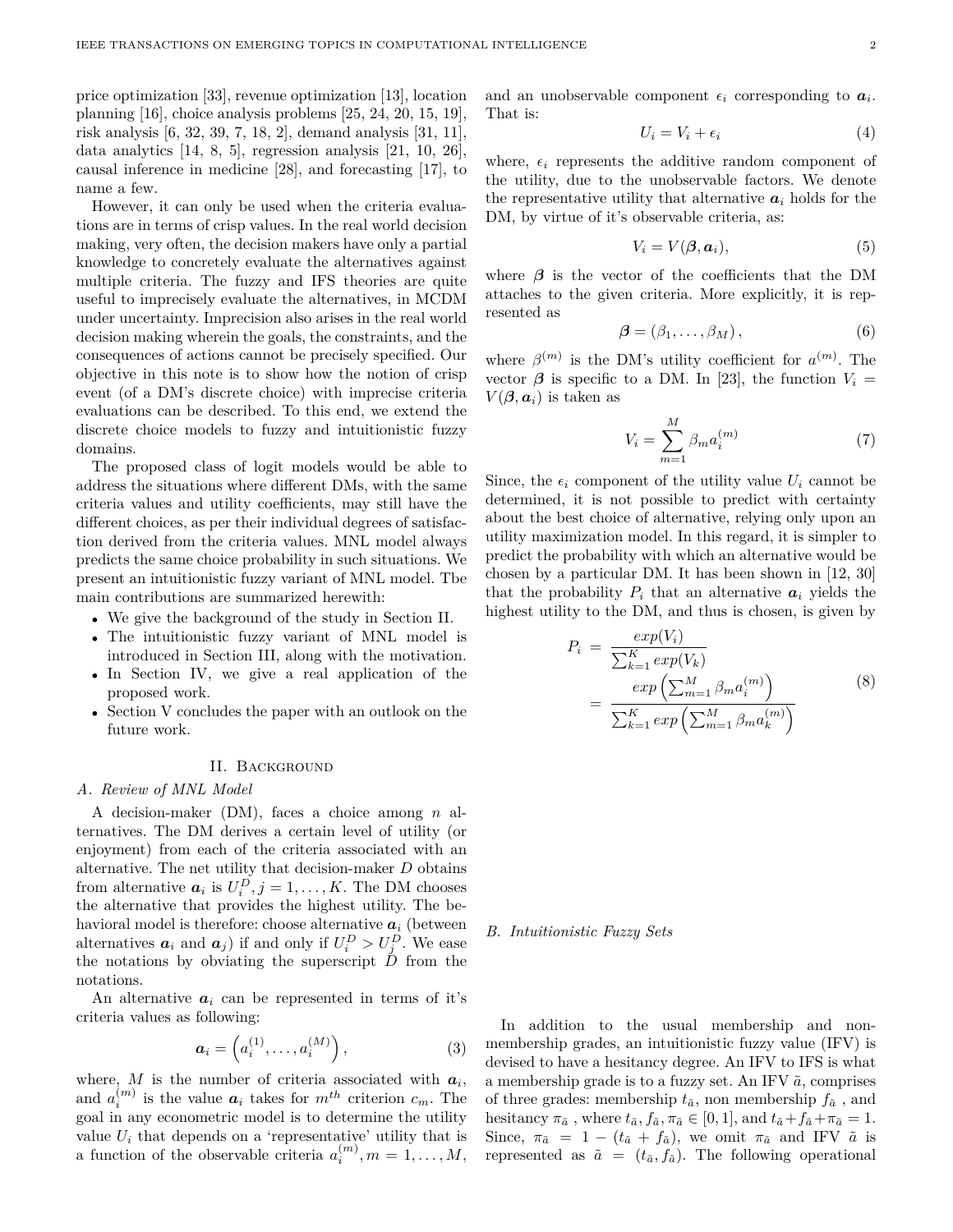laws [34, 3] are valid for IFVs  $\tilde{a}$  and  $\tilde{b}$  :-

$$
\tilde{a} \oplus \tilde{b} = (t_{\tilde{a}} + t_{\tilde{b}} - t_{\tilde{a}}t_{\tilde{b}}, f_{\tilde{a}}f_{\tilde{b}})
$$
\n(9)

$$
\tilde{a}\otimes \tilde{b} = (t_{\tilde{a}}t_{\tilde{b}}, f_{\tilde{a}} + f_{\tilde{b}} - f_{\tilde{a}}f_{\tilde{b}}, f_{\tilde{a}}f_{\tilde{b}})
$$
\n(10)

$$
\lambda \tilde{a} = (1 - (1 - t_{\tilde{a}})^{\lambda}, (f_{\tilde{a}})^{\lambda}), \lambda > 0 \tag{11}
$$

$$
(\tilde{a})^{\lambda} = ((\tilde{a})^{\lambda}, (1 - (1 - f_{\tilde{a}})^{\lambda}) \tag{12}
$$

$$
\tilde{a} \oslash \tilde{b} = (t_{\tilde{a}\oslash \tilde{b}}, f_{\tilde{a}\oslash \tilde{b}}), \text{ where } (13)
$$

$$
t_{\tilde{a}\odot\tilde{b}} = \begin{cases} \text{if } t_{\tilde{a}} \leq t_{\tilde{b}} \text{ and } f_{\tilde{a}} \geq f_{\tilde{b}} \\ \frac{t_{\tilde{a}}}{t_{\tilde{b}}}, & \text{and } t_{\tilde{b}} > 0 \\ \text{and } t_{\tilde{a}}\pi_{\tilde{b}} \leq \pi_{\tilde{a}}t_{\tilde{b}} \end{cases} \text{ and } (14)
$$

 $\{0,$ 0*,* otherwise

$$
f_{\tilde{a}\odot\tilde{b}} = \begin{cases} \text{if } t_{\tilde{a}} \le t_{\tilde{b}} \text{ and } f_{\tilde{a}} \ge f_{\tilde{b}} \\ \frac{t_{\tilde{a}} - t_{\tilde{b}}}{1 - t_{\tilde{b}}}, & \text{and } t_{\tilde{b}} > 0 \\ \text{and } t_{\tilde{a}} \pi_{\tilde{b}} \le \pi_{\tilde{a}} t_{\tilde{b}} \\ 1, & \text{otherwise} \end{cases}
$$
(15)

where  $\oplus$ ,  $\otimes$ , and  $\oslash$  are the intuitionistic fuzzy counterparts of additive, multiplicative, and division operations.

#### III. Intuitionistic Fuzzy MNL Model

# *A. Motivation*

It has been shown in [29] that humans show a utility maximizing decision behaviour. A decision maker (DM) sees an alternative as a bundle of desired criteria, and the DM chooses the alternative with the greatest aggregated score of the utility values, corresponding to the given criteria. In the existing choice models, the product of the actual value of a criterion, and the corresponding utility coefficient is considered as the utility derived by a DM from the given criterion value. With this approach, all of the values that a criterion assumes for the given alternatives are scaled up (or down) in accordance with the corresponding utility coefficient. The utility coefficient vector therefore models a DM's decision behaviour.

In real decision making, however, quite often, the crisp criteria values are not known precisely. For instance, in a supplier selection problem, various alternatives are evaluated against different criteria, say brand value, past customer experiences etc. In such scenarios, the criteria values are best described by fuzzy values. Besides, in practice, a criterion value is perceived differently by different individuals as per their own background. The perceived values can be easily represented through fuzzy evaluations, in contrast to the crisp values.

To the best of our knowledge there is no model in the literature to give the choice probability of an alternative, based on the fuzzy evaluations. This forms our main motivation behind this work. We propose a choice model that could predict the choice probabilities for the alternatives on the basis of the vague (fuzzy) criteria values. In the real world decision-making, fuzzy criteria values are quite common, because the crisp values are often inaccessible, or it requires a lot of effort to collect them. In comparison, the fuzzy values are far more easy to assess than the crisp values with precision.

Therefore, a choice model that is able to process fuzzy criteria values holds a substantial potential in the representation of the real world decision-making situations. More specifically, we propose an intuitionistic-fuzzy values based logit choice model that also considers the hesitancy of the DM, while determining the membership grade. The proposed model reduces to a fuzzy logit model when hesitancy is nil.

#### *B. The Proposed Model*

In the real world MCDM, due to time constraints or the nature of the problem, the DMs often need to resort to imprecise evaluations. In this regard, it is easy to conceptualize a fuzzy MNL model on the lines of the conventional MNL model as shown in (8). The fuzzy MNL model is a special case of MNL model, with fuzzy criteria values, i.e.  $a_i^{(m)} \in [0, 1]$ . However, such a fuzzy MNL lacks a provision to take on record the DM's hesitancy that is often encountered in determining a membership grade. In this section, we introduce an intuitionistic fuzzy variant of MNL model, which we term as intuitionistic fuzzy MNL (IF-MNL). It helps to extend the abilties of fuzzy MNL by also considering the agent's hesitancy associated with a membership degree. Besides, IF-MNL model reduces to fuzzy MNL in the case of nil hesitancy.

We denote each alternative  $a_i$  in terms of the intuitionistic fuzzy criteria values as:

$$
\tilde{a}_i = \left(\tilde{a}_i^{(1)}, \ldots, \tilde{a}_i^{(M)}\right),\tag{16}
$$

where each of the  $\tilde{a}_i^{(m)}$ ,  $m = 1, \ldots, M$  values is a IFV, shown as  $(t_i^{(m)}, t_i^{(m)})$ . The observable utility corresponding to IFV  $\tilde{a}_i^{(m)}$  is computed by applying (10) as:

$$
\tilde{v}_i^{(m)} = \beta_m \otimes \tilde{a}_i^{(m)} = \left(1 - \left(1 - t_i^{(m)}\right)^{\beta_m}, \left(f_i^{(m)}\right)^{\beta_m}\right) \tag{17}
$$

The representative utility  $\tilde{V}_i$  is determined as aggregating the utility values  $\tilde{v}_i^{(m)}$ ,  $m = 1, \ldots, M$ , so obtained as:

$$
\tilde{V}_i = \bigoplus_{m=1}^{M} \beta_m \otimes \tilde{a}_i^{(m)} \n= \left[ 1 - \prod_{m=1}^{M} \left( 1 - t_i^{(m)} \right)^{\beta_m}, \prod_{m=1}^{M} \left( f_i^{(m)} \right)^{\beta_m} \right],
$$
\n(18)

where  $\beta_m \in [0,1]$ . The intuitionistic fuzzy value  $\tilde{a}_i^{(m)}$  in conjunction with the utility coefficient  $\beta_m$  can be seen as the DM's "*taste*" for  $c_m$ . The vector of  $\beta_m$  values characterize the unique choice behaviour of the DM.

We emphasize that the representative utility obtained in (18) is a intuitionistic fuzzy value, as it is obtained through the aggregation of intuitionistic fuzzy criteria values (See [1]). Replacing (18) in (8), we obtain the choice probability  $P_i$  for alternative  $a_i$  to be chosen as :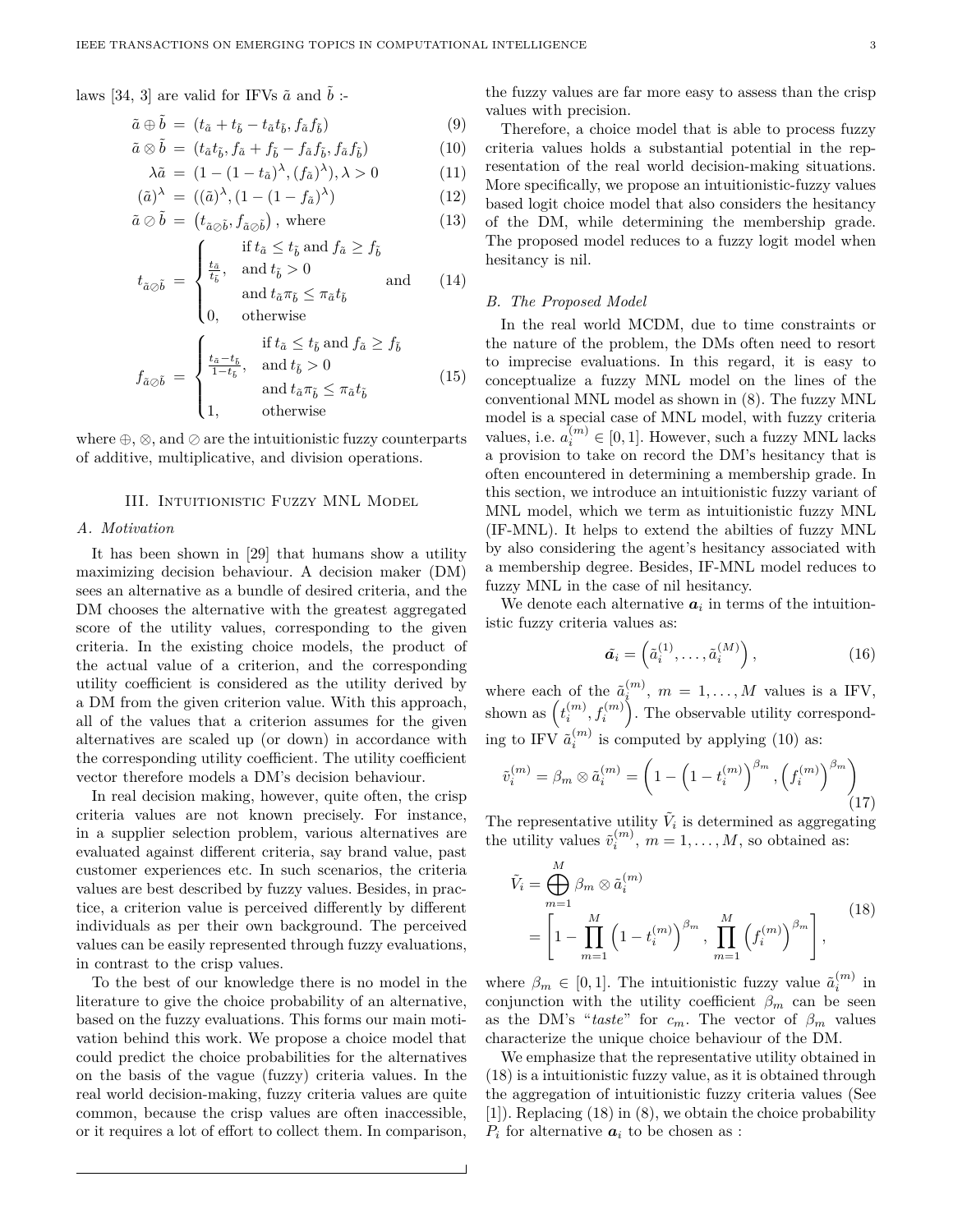$$
P_{i} = \left[1 - \prod_{m=1}^{M} \left(1 - t_{i}^{(m)}\right)^{\beta_{m}}, \prod_{m=1}^{M} \left(f_{i}^{(m)}\right)^{\beta_{m}}\right] \oslash \left[\bigoplus_{k=1}^{K} \left(1 - \prod_{m=1}^{M} \left(1 - t_{k}^{(m)}\right)^{\beta_{m}}, \prod_{m=1}^{M} \left(f_{i}^{(m)}\right)^{\beta_{m}}\right)\right]
$$
  
\n
$$
= \left[1 - \prod_{m=1}^{M} \left(1 - t_{i}^{(m)}\right)^{\beta_{m}}, \prod_{m=1}^{M} \left(f_{i}^{(m)}\right)^{\beta_{m}}\right] \oslash \left[K - \sum_{k=1}^{K} \prod_{m=1}^{M} \left(1 - t_{k}^{(m)}\right)^{\beta_{m}} - \prod_{k=1}^{K} \left(1 - \prod_{m=1}^{M} \left(1 - t_{k}^{(m)}\right)^{\beta_{m}}\right), \prod_{k=1}^{K} \left(\prod_{m=1}^{M} \left(f_{i}^{(m)}\right)^{\beta_{m}}\right)\right]
$$
\n(19)

Unlike the conventional MNL model, the proposed IF-MNL model considers the agent's perceived enjoyment values, weighted by the relative importance that the agent associates with each criterion. Hence, IF-MNL model considers a greater degree of individualism through both intuitionistic fuzzy evaluations as well as the utility coefficients. We summarize the main features of the proposed IF-MNL model as:

- IF-MNL model considers the individualistic utility value derived by th DM from a criterion value along with the relative importance he/she attaches to the criterion.
- IF-MNL model implies a proportional substitution<sup>1</sup> across alternatives, with the given model's specification of representative utility.
- Along with the inconsistencies in the DM's evaluation of the criteria values, IML models can capture the dynamics of repeated choice.

#### IV. CASE-STUDY

We devote this section to illustrate the proposed choice model in a real application on the selection of the most suitable car by a prospective buyer. Typically, in such decisions, a decision-maker (DM) evaluates each of the alternatives against a set of criteria. Often, the DM wants to determine the best choice quickly and also does not have access to the crisp values, in which case the DM vaguely evaluates the criteria values in his/her cognition. For example, in a car-buying situation, a prospective buyer considers a large number of alternatives, each with multiple criteria such as length, height, brand value, luxury. In such situations, the prospective buyer arrives at his/her choice based on his/her perceptions of the criteria values. Given such perceptions of a DM, we illustrate the usefulness of the proposed model in predicting a DM's best choice, along with the probability of choosing the same.

# *A. Selection of the Best Car*

We consider a case-study that is about a prospective buyer's selection of the car that suits him the most. The buyer evaluates multiple alternatives against a set of desirable criteria :-  $c_1$ : length (mm),  $c_2$ : width (mm),  $c_3$ : height (mm), and  $c_4$ : engine capacity (cc). The utility coefficients for the given criteria are: (0*.*35*,* 0*.*60*,* 0*.*06*,* 0*.*15).

For the sake of the case-study, and drawing out comparison with the conventional model, we collected the actual criteria values for the latest car models, available in the Indian markets. The real identities of the car models have been withheld. We convert these values to IFVs as following:

$$
t_i^{(m)} = \frac{a_i^{(m)} - a_{\text{min}}^{(m)}}{a_{\text{max}}^{(m)} - a_{\text{min}}^{(m)}}
$$

$$
f_i^{(m)} = \frac{2 * (1 - t_i^{(m)})}{3}
$$

$$
\pi_i^{(m)} = 1 - t_i^{(m)} - f_i^{(m)},
$$

where  $a_i^{(m)}$  refers to the actual value that alternative  $a_i$ takes for  $c_m$ ,  $a_{\text{max}}^{(m)}$  and  $a_{\text{min}}^{(m)}$  are the maximum and the minimum values among the collection of values for *c<sup>m</sup>* against the given alternatives. The corresponding IFV for  $a_i^{(m)}$  is thus shown as:  $\tilde{a}^{(i)} = (t_i^{(m)}, t_i^{(m)}, \pi_i^{(m)})$ .

The criteria values, in terms of IFVs, for the given car models are shown in Table I. We give the corresponding utility values in Table II each of the models, we compute IF-MNL choice probability, shown in (19). The choice probabilities, so obtained are populated in Table **??**. The choice probabilities, along with the alternatives, are shown in the descending order of their magnitudes. We observe that the  $a_3$  is the most likely alternative to be chosen on the basis of intuitionistic-fuzzy representative utility. We note that  $a_3$  is only the most probable alternative by the prospective buyer to be chosen, and the real choice could be different. This is because of the presence of unobservable component of the utility. When the observable or representative utility forms a significant portion of the total utility, then the alternative with the highest choice probability is quite likely to be actually chosen. If the unobservable utility is nil, or all possible criteria have been considered, then it is possible to determine the best choice of the prospective buyer with certainty.

We also redo the case-study, and compute the choice probability with the conventional MNL model. The choice probabilities, in the descending order, are shown as the last column of Table III. We notice some differences in the alternative rankings obtained with the proposed IF-MNL and the conventional MNL model. One of the main reasons for the same is the fact that MNL model lacks a provision to take account of the hesitancy values that may lead to significant difference in the choice probabilities.

<sup>1</sup> Independence from irrelevant alternatives (IIA)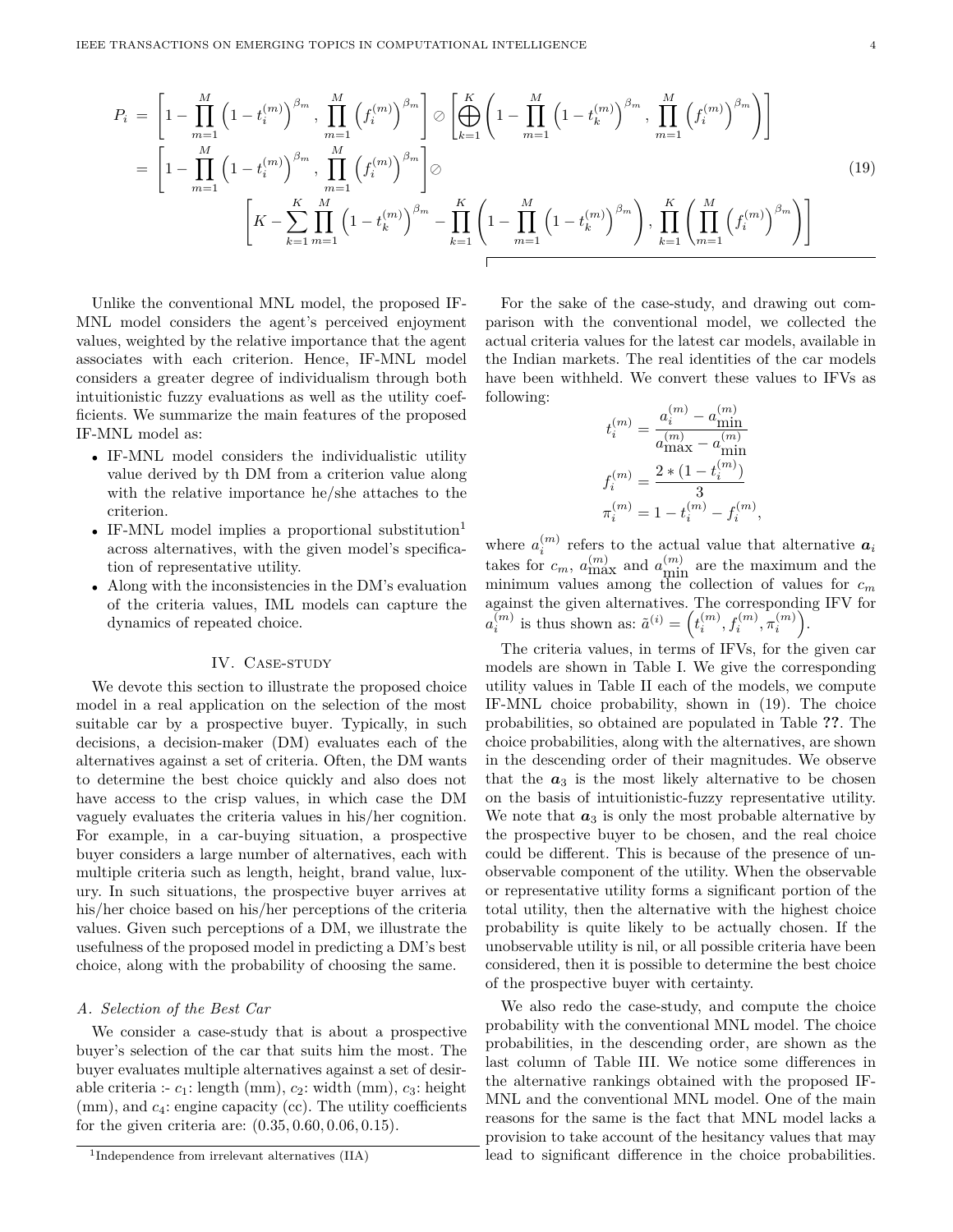TABLE I: Intuitionistic Fuzzy Criteria Values

| $a_i$            | $c_1$        | c <sub>2</sub> | $c_3$        | $\overline{c_4}$ |
|------------------|--------------|----------------|--------------|------------------|
| 1                | (0.73, 0.18) | (0.58, 0.28)   | (0.09, 0.61) | (0.63, 0.25)     |
| 2                | (0.59, 0.27) | (0.37, 0.42)   | (0.25, 0.50) | (0.19, 0.54)     |
| 3                | (0.92, 0.05) | (1.00, 0.00)   | (0.63, 0.25) | (0.73, 0.18)     |
| $\overline{4}$   | (0.53, 0.31) | (0.32, 0.45)   | (0.26, 0.49) | (0.20, 0.53)     |
| 5                | (0.86, 0.09) | (0.88, 0.08)   | (0.19, 0.54) | (0.72, 0.19)     |
| 6                | (0.57, 0.29) | (0.36, 0.43)   | (0.24, 0.51) | (0.17, 0.55)     |
| 7                | (1.00, 0.00) | (0.64, 0.24)   | (0.34, 0.44) | (0.47, 0.35)     |
| 8                | (0.68, 0.21) | (0.39, 0.41)   | (0.27, 0.49) | (0.20, 0.53)     |
| $\boldsymbol{9}$ | (0.55, 0.30) | (0.71, 0.19)   | (0.05, 0.63) | (0.72, 0.19)     |
| 10               | (0.82, 0.12) | (0.48, 0.35)   | (0.30, 0.47) | (0.19, 0.54)     |
| $11\,$           | (0.77, 0.15) | (0.59, 0.27)   | (0.22, 0.52) | (0.73, 0.18)     |
| 12               | (0.81, 0.13) | (0.81, 0.13)   | (0.31, 0.46) | (0.33, 0.45)     |
| 13               | (0.59, 0.27) | (0.67, 0.22)   | (0.00, 0.67) | (1.00, 0.00)     |
| 14               | (0.20, 0.53) | (0.07, 0.62)   | (0.37, 0.42) | (0.06, 0.63)     |
| 15               | (0.27, 0.49) | (0.13, 0.58)   | (0.33, 0.45) | (0.09, 0.61)     |
| 16               | (0.64, 0.24) | (0.62, 0.25)   | (0.00, 0.67) | (0.20, 0.53)     |
| 17               | (0.00, 0.67) | (0.05, 0.63)   | (0.77, 0.15) | (0.00, 0.67)     |
| 18               | (0.58, 0.28) | (0.19, 0.54)   | (0.66, 0.23) | (0.27, 0.49)     |
| 19               | (0.09, 0.61) | (0.01, 0.66)   | (0.40, 0.40) | (0.04, 0.64)     |
| 20               | (0.65, 0.23) | (0.60, 0.27)   | (0.00, 0.67) | (0.53, 0.31)     |
| 21               | (0.00, 0.67) | (0.05, 0.63)   | (0.77, 0.15) | (0.00, 0.67)     |
| 22               | (0.58, 0.28) | (0.19, 0.54)   | (0.66, 0.23) | (0.27, 0.49)     |
| 23               | (0.09, 0.61) | (0.01, 0.66)   | (0.40, 0.40) | (0.04, 0.64)     |
| 24               | (0.65, 0.23) | (0.60, 0.27)   | (0.00, 0.67) | (0.53, 0.31)     |
| 25               | (0.65, 0.23) | (0.53, 0.31)   | (0.14, 0.57) | (0.45, 0.37)     |
| 26               | (0.67, 0.22) | (0.58, 0.28)   | (0.09, 0.61) | (0.77, 0.15)     |
| 27               | (0.81, 0.13) | (0.60, 0.27)   | (0.21, 0.53) | (0.77, 0.15)     |
| 28               | (0.65, 0.23) | (0.60, 0.27)   | (0.01, 0.66) | (0.45, 0.37)     |
| 29               | (0.20, 0.53) | (0.11, 0.59)   | (0.33, 0.45) | (0.11, 0.59)     |
| 30               | (0.37, 0.42) | (0.20, 0.53)   | (0.36, 0.43) | (0.11, 0.59)     |
| 31               | (0.37, 0.42) | (0.23, 0.51)   | (0.40, 0.40) | (0.10, 0.60)     |
| 32               | (0.66, 0.23) | (0.27, 0.49)   | (0.34, 0.44) | (0.11, 0.59)     |
| 33               | (0.79, 0.14) | (0.34, 0.44)   | (0.80, 0.13) | (0.22, 0.52)     |
| 34               | (0.37, 0.42) | (0.40, 0.40)   | (1.00, 0.00) | (0.28, 0.48)     |
| 35               | (0.37, 0.42) | (0.22, 0.52)   | (0.38, 0.41) | (0.09, 0.61)     |
| 36               | (0.37, 0.42) | (0.32, 0.45)   | (0.59, 0.27) | (0.13, 0.58)     |
| 37               | (0.80, 0.13) | (0.46, 0.36)   | (0.75, 0.17) | (0.23, 0.51)     |
| 38               | (0.32, 0.45) | (0.22, 0.52)   | (0.38, 0.41) | (0.09, 0.61)     |
| 39               | (0.75, 0.17) | (0.61, 0.26)   | (0.22, 0.52) | (0.59, 0.27)     |
| 40               | (0.32, 0.45) | (0.22, 0.52)   | (0.38, 0.41) | (0.13, 0.58)     |
| 41               | (0.82, 0.12) | (0.44, 0.37)   | (0.31, 0.46) | (0.20, 0.53)     |
| 42               | (0.37, 0.42) | (0.19, 0.54)   | (0.36, 0.43) | (0.13, 0.58)     |
| 43               | (0.59, 0.27) | (0.27, 0.49)   | (0.57, 0.29) | (0.13, 0.58)     |
| 44               | (0.56, 0.29) | (0.20, 0.53)   | (0.47, 0.35) | (0.13, 0.58)     |
| 45               | (0.56, 0.29) | (0.20, 0.53)   | (0.47, 0.35) | (0.13, 0.58)     |
| 46               | (0.58, 0.28) | (0.22, 0.52)   | (0.35, 0.43) | (0.13, 0.58)     |
| 47               | (0.63, 0.25) | (0.40, 0.40)   | (0.57, 0.29) | (0.20, 0.53)     |
| 48               | (0.35, 0.43) | (0.21, 0.53)   | (0.40, 0.40) | (0.13, 0.58)     |
| 49               | (0.50, 0.33) | (0.34, 0.44)   | (0.50, 0.33) | (0.12, 0.59)     |
| 50               | (0.65, 0.23) | (0.37, 0.42)   | (0.31, 0.46) | (0.14, 0.57)     |
| 51               | (0.36, 0.43) | (0.27, 0.49)   | (0.36, 0.43) | (0.12, 0.59)     |
| 52               | (0.13, 0.58) | (0.00, 0.67)   | (0.35, 0.43) | (0.04, 0.64)     |
| 53               | (0.26, 0.49) | (0.16, 0.56)   | (0.37, 0.42) | (0.09, 0.61)     |
| 54               | (0.17, 0.55) | (0.07, 0.62)   | (0.41, 0.39) | (0.08, 0.61)     |
| 55               | (0.37, 0.42) | (0.31, 0.46)   | (0.42, 0.39) | (0.12, 0.59)     |
| 56               | (0.70, 0.20) | (0.49, 0.34)   | (0.57, 0.29) | (0.23, 0.51)     |
| 57               | (0.21, 0.53) | (0.25, 0.50)   | (0.51, 0.33) | (0.09, 0.61)     |
| 58               | (0.60, 0.27) | (0.45, 0.37)   | (0.54, 0.31) | (0.20, 0.53)     |
| 59               | (0.55, 0.30) | (0.22, 0.52)   | (0.32, 0.45) | (0.14, 0.57)     |
| 60               | (0.37, 0.42) | (0.16, 0.56)   | (0.37, 0.42) | (0.08, 0.61)     |

TABLE II: Intuitionistic Fuzzy Utility Values

| $\boldsymbol{a}_i$ | $c_1$        | $c_2$                        | $c_3$        | c <sub>4</sub> | $\tilde{V}_i$ |
|--------------------|--------------|------------------------------|--------------|----------------|---------------|
| 1                  | (0.37, 0.55) | (0.41, 0.47)                 | (0.01, 0.97) | (0.14, 0.81)   | (0.25, 0.67)  |
| $\overline{2}$     | (0.27, 0.63) | (0.24, 0.60)                 | (0.02, 0.96) | (0.03, 0.91)   | (0.15, 0.76)  |
| 3                  | (0.59, 0.35) | (1.00, 0.00)                 | (0.06, 0.92) | (0.18, 0.77)   | (1.00, 0.00)  |
| 4                  | (0.23, 0.67) | (0.21, 0.62)                 | (0.02, 0.96) | (0.03, 0.91)   | (0.13, 0.78)  |
| 5                  | (0.50, 0.43) | (0.72, 0.22)                 | (0.01, 0.96) | (0.17, 0.78)   | (0.42, 0.52)  |
| $\boldsymbol{6}$   | (0.26, 0.64) | (0.24, 0.60)                 | (0.02, 0.96) | (0.03, 0.91)   | (0.14, 0.76)  |
| 7                  | (1.00, 0.00) | (0.46, 0.42)                 | (0.02, 0.95) | (0.09, 0.85)   | (1.00, 0.00)  |
| 8                  | (0.33, 0.58) | (0.26, 0.58)                 | (0.02, 0.96) | (0.03, 0.91)   | (0.17, 0.74)  |
| 9                  | (0.25, 0.65) | (0.52, 0.38)                 | (0.00, 0.97) | (0.17, 0.78)   | (0.26, 0.66)  |
| 10                 | (0.45, 0.47) | (0.33, 0.53)                 | (0.02, 0.96) | (0.03, 0.91)   | (0.23, 0.68)  |
| $11\,$             | (0.40, 0.52) | (0.41, 0.46)                 | (0.02, 0.96) | (0.18, 0.77)   | (0.27, 0.65)  |
| 12                 | (0.44, 0.49) | (0.63, 0.29)                 | (0.02, 0.95) | (0.06, 0.89)   | (0.34, 0.59)  |
| 13                 | (0.27, 0.63) | (0.48, 0.41)                 | (0.00, 0.98) | (1.00, 0.00)   | (1.00, 0.00)  |
| 14                 | (0.07, 0.80) | (0.04, 0.75)                 | (0.03, 0.95) | (0.01, 0.93)   | (0.04, 0.85)  |
| 15                 | (0.10, 0.78) |                              | (0.02, 0.95) | (0.01, 0.93)   |               |
|                    |              | (0.08, 0.72)                 |              |                | (0.05, 0.84)  |
| 16                 | (0.30, 0.61) | (0.44, 0.44)<br>(0.03, 0.76) | (0.00, 0.98) | (0.03, 0.91)   | (0.21, 0.70)  |
| 17                 | (0.00, 0.87) |                              | (0.08, 0.89) | (0.00, 0.94)   | (0.03, 0.86)  |
| 18                 | (0.26, 0.64) | (0.12, 0.69)                 | (0.06, 0.91) | (0.05, 0.90)   | (0.13, 0.78)  |
| 19                 | (0.03, 0.84) | (0.01, 0.78)                 | (0.03, 0.95) | (0.01, 0.94)   | (0.02, 0.87)  |
| 20                 | (0.31, 0.60) | (0.42, 0.46)                 | (0.00, 0.98) | (0.11, 0.84)   | (0.23, 0.69)  |
| 21                 | (0.00, 0.87) | (0.03, 0.76)                 | (0.08, 0.89) | (0.00, 0.94)   | (0.03, 0.86)  |
| 22                 | (0.26, 0.64) | (0.12, 0.69)                 | (0.06, 0.91) | (0.05, 0.9)    | (0.13, 0.78)  |
| 23                 | (0.03, 0.84) | (0.01, 0.78)                 | (0.03, 0.95) | (0.01, 0.94)   | (0.02, 0.87)  |
| 24                 | (0.31, 0.60) | (0.42, 0.46)                 | (0.00, 0.98) | (0.11, 0.84)   | (0.23, 0.69)  |
| 25                 | (0.31, 0.60) | (0.37, 0.50)                 | (0.01, 0.97) | (0.09, 0.86)   | (0.21, 0.71)  |
| 26                 | (0.32, 0.59) | (0.41, 0.46)                 | (0.01, 0.97) | (0.20, 0.75)   | (0.25, 0.67)  |
| 27                 | (0.44, 0.49) | (0.42, 0.45)                 | (0.01, 0.96) | (0.20, 0.75)   | (0.29, 0.63)  |
| 28                 | (0.30, 0.60) | (0.42, 0.45)                 | (0.00, 0.98) | (0.09, 0.86)   | (0.22, 0.69)  |
| 29                 | (0.08, 0.80) | (0.07, 0.73)                 | (0.02, 0.95) | (0.02, 0.92)   | (0.05, 0.85)  |
| 30                 | (0.15, 0.74) | (0.13, 0.68)                 | (0.03, 0.95) | (0.02, 0.92)   | (0.08, 0.81)  |
| 31                 | (0.15, 0.74) | (0.15, 0.67)                 | (0.03, 0.95) | (0.02, 0.93)   | (0.09, 0.81)  |
| 32                 | (0.31, 0.60) | (0.17, 0.65)                 | (0.02, 0.95) | (0.02, 0.92)   | (0.14, 0.76)  |
| 33                 | (0.42, 0.50) | (0.22, 0.61)                 | (0.09, 0.89) | (0.04, 0.91)   | (0.21, 0.70)  |
| 34                 | (0.15, 0.74) | (0.26, 0.58)                 | (1.00, 0.00) | (0.05, 0.90)   | (1.00, 0.00)  |
| 35                 | (0.15, 0.74) | (0.14, 0.68)                 | (0.03, 0.95) | (0.01, 0.93)   | (0.08, 0.82)  |
| 36                 | (0.15, 0.74) | (0.21, 0.62)                 | (0.05, 0.92) | (0.02, 0.92)   | (0.11, 0.79)  |
| 37                 | (0.43, 0.49) | (0.31, 0.54)                 | (0.08, 0.90) | (0.04, 0.90)   | (0.23, 0.68)  |
| 38                 | (0.12, 0.76) | (0.14, 0.68)                 | (0.03, 0.95) | (0.01, 0.93)   | (0.08, 0.82)  |
| 39                 | (0.38, 0.53) | (0.43, 0.45)                 | (0.02, 0.96) | (0.13, 0.82)   | (0.26, 0.66)  |
| 40                 | (0.12, 0.76) | (0.14, 0.68)                 | (0.03, 0.95) | (0.02, 0.92)   | (0.08, 0.82)  |
| 41                 | (0.45, 0.47) | (0.30, 0.55)                 | (0.02, 0.95) | (0.03, 0.91)   | (0.22, 0.69)  |
| 42                 | (0.15, 0.74) | (0.12, 0.69)                 | (0.03, 0.95) | (0.02, 0.92)   | (0.08, 0.82)  |
| 43                 | (0.27, 0.63) | (0.18, 0.65)                 | (0.05, 0.93) | (0.02, 0.92)   | (0.14, 0.77)  |
| 44                 | (0.25, 0.65) | (0.12, 0.69)                 | (0.04, 0.94) | (0.02, 0.92)   | (0.11, 0.79)  |
| 45                 | (0.25, 0.65) | (0.12, 0.69)                 | (0.04, 0.94) | (0.02, 0.92)   | (0.11, 0.79)  |
| 46                 | (0.26, 0.64) | (0.14, 0.68)                 | (0.03, 0.95) | (0.02, 0.92)   | (0.12, 0.79)  |
| 47                 | (0.30, 0.61) | (0.26, 0.58)                 | (0.05, 0.93) | (0.03, 0.91)   | (0.17, 0.74)  |
| 48                 | (0.14, 0.75) | (0.13, 0.68)                 | (0.03, 0.95) | (0.02, 0.92)   | (0.08, 0.82)  |
| 49                 | (0.22, 0.68) | (0.22, 0.61)                 | (0.04, 0.94) | (0.02, 0.92)   | (0.13, 0.77)  |
| 50                 | (0.31, 0.60) | (0.24, 0.59)                 | (0.02, 0.95) | (0.02, 0.92)   | (0.16, 0.75)  |
| 51                 | (0.15, 0.74) | (0.17, 0.65)                 | (0.03, 0.95) | (0.02, 0.92)   | (0.10, 0.81)  |
| 52                 | (0.05, 0.83) | (0.00, 0.78)                 | (0.03, 0.95) | (0.01, 0.94)   | (0.02, 0.87)  |
| 53                 | (0.10, 0.78) | (0.10, 0.70)                 | (0.03, 0.95) | (0.01, 0.93)   | (0.06, 0.83)  |
| 54                 | (0.06, 0.81) | (0.04, 0.75)                 | (0.03, 0.95) | (0.01, 0.93)   | (0.04, 0.86)  |
| 55                 | (0.15, 0.74) | (0.20, 0.63)                 | (0.03, 0.95) | (0.02, 0.92)   | (0.10, 0.80)  |
| 56                 | (0.35, 0.57) | (0.33, 0.52)                 | (0.05, 0.93) | (0.04, 0.90)   | (0.21, 0.71)  |
| 57                 | (0.08, 0.80) | (0.16, 0.66)                 | (0.04, 0.94) | (0.01, 0.93)   | (0.07, 0.82)  |
| 58                 | (0.27, 0.63) | (0.30, 0.55)                 | (0.05, 0.93) | (0.03, 0.91)   | (0.17, 0.74)  |
| 59                 | (0.25, 0.65) | (0.14, 0.67)                 | (0.02, 0.95) | (0.02, 0.92)   | (0.11, 0.79)  |
| 60                 | (0.15, 0.74) | (0.10, 0.70)                 | (0.03, 0.95) | (0.01, 0.93)   | (0.07, 0.82)  |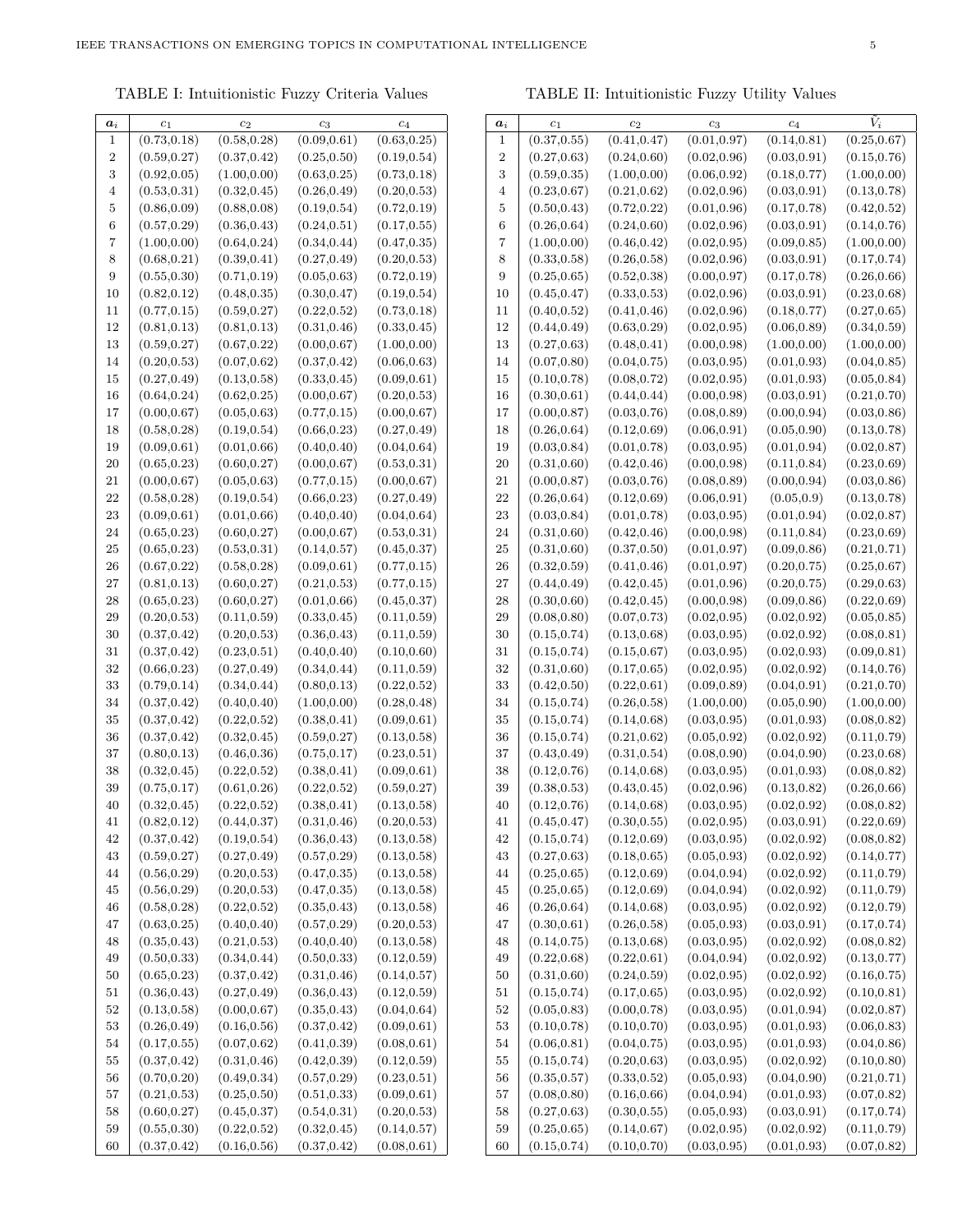TABLE III: Alternative Ranks obtained with IF-MNL and MNL models

| Rank           | IF-MNL          |        | MNL             |        |
|----------------|-----------------|--------|-----------------|--------|
|                | $\bm{a}_i$<br>i | $P_i$  | $\bm{a}_i$<br>i | $P_i$  |
| 1              | 3               | 0.0824 | 3               | 0.0300 |
| $\overline{2}$ | 7               | 0.0824 | $\bf 5$         | 0.0265 |
| 3              | 13              | 0.0824 | 12              | 0.0237 |
| $\overline{4}$ | 34              | 0.0824 | $\overline{7}$  | 0.0235 |
| $\overline{5}$ | 5               | 0.0346 | 27              | 0.0222 |
| $\,6$          | 12              | 0.028  | 13              | 0.0219 |
| 7              | 27              | 0.0239 | 11              | 0.0217 |
| 8              | 11              | 0.0223 | 39              | 0.0213 |
| 9              | 9               | 0.0214 | 9               | 0.0213 |
| 10             | 39              | 0.0214 | 26              | 0.0208 |
| 11             | 1               | 0.0206 | 1               | 0.0207 |
| 12             | 26              | 0.0206 | 20              | 0.0200 |
| 13             | 10              | 0.019  | 24              | 0.0200 |
| 14             | 20              | 0.019  | 28              | 0.0197 |
| 15             | 24              | 0.019  | 37              | 0.0194 |
| 16             | 37              | 0.019  | 10              | 0.0192 |
| 17             | 28              | 0.0181 | 25              | 0.0192 |
| 18             | 41              | 0.0181 | 16              | 0.0191 |
| 19             | 16              | 0.0173 | 56              | 0.0189 |
| 20             | 25              | 0.0173 | 41              | 0.0188 |
| 21             | 33              | 0.0173 | 33              | 0.0180 |
| 22             | 56              | 0.0173 | 58              | 0.0176 |
| 23             | 8               | 0.014  | 47              | 0.0174 |
| 24             | 47              | 0.014  | 8               | 0.0172 |
| 25             | 58              | 0.014  | 50              | 0.0168 |
| 26             | 50              | 0.0132 | 34              | 0.0164 |
| 27             | 2               | 0.0124 | $\overline{2}$  | 0.0164 |
| 28             | 6               | 0.0115 | $6\phantom{.}6$ | 0.0162 |
| 29             | 32              | 0.0115 | 32              | 0.0158 |
| 30             | 43              | 0.0115 | 49              | 0.0158 |
| 31             | $\overline{4}$  | 0.0107 | 43              | 0.0157 |
| 32             | 18              | 0.0107 | $\overline{4}$  | 0.0157 |
| 33             | 22              | 0.0107 | 18              | 0.0153 |
| 34             | 49              | 0.0107 | 22              | 0.0153 |
| 35             | 46              | 0.0099 | 36              | 0.0150 |
| 36             | 36              | 0.0091 | 46              | 0.0149 |
| 37             | 44              | 0.0091 | 59              | 0.0148 |
| 38             | 45              | 0.0091 | 44              | 0.0147 |
| 39             | 59              | 0.0091 | 45              | 0.0147 |
| 40             | $^{51}$         | 0.0082 | 55              | 0.0147 |
| 41             | 55              | 0.0082 | $^{51}$         | 0.0143 |
| 42             | 31              | 0.0074 | 31              | 0.0139 |
| 43             | 30              | 0.0066 | 35              | 0.0138 |
| 44             | 35              | 0.0066 | 48              | 0.0138 |
| 45             | 38              | 0.0066 | 30              | 0.0137 |
| 46             | 40              | 0.0066 | 42              | 0.0137 |
| 47             | 42              | 0.0066 | 40              | 0.0136 |
| 48             | 48              | 0.0066 | 38              | 0.0135 |
| 49             | 57              | 0.0058 | 57              | 0.0134 |
| 50             | 60              | 0.0058 | 60              | 0.0133 |
| $^{51}$        | 53              | 0.0049 | 53              | 0.0129 |
| 52             | 15              | 0.0041 | 15              | 0.0126 |
| 53             | 29              | 0.0041 | 29              | 0.0123 |
| 54             | 14              | 0.0033 | 14              | 0.0118 |
| 55             | 54              | 0.0033 | 54              | 0.0118 |
| 56             | 17              | 0.0025 | 17              | 0.0111 |
| 57             | 21              | 0.0025 | 21              | 0.0111 |
| 58             | 19              | 0.0016 | 19              | 0.0110 |
| 59             | 23              | 0.0016 | 23              | 0.0110 |
| 60             | 52              | 0.0016 | 52              | 0.0110 |

Intuitively too, most DMs would not like to place much confidence in the fuzzy evaluations, in which they face a high degree of hesitancy. The effect of desirable (say high) membership degree is considerably dampened, if the associated hesitancy is high. These aspects of the real-life decision-making remain unconsidered in the conventional choice models, and thus IF-MNL model may be quite useful in practice.

## V. CONCLUSIONS

We propose intuitionistic fuzzy multinomial logit (IF-MNL) model to give the choice probabilities of a DM, by taking into consideration the degree of satisfaction derived by the evaluating agent from the criteria values in terms of the intuitionistic fuzzy values. The proposed model is of significance in the real world decision making, where the criteria values are often not precisely known, rendering the conventional models of little applicability. Besides, the proposed model is especially useful in those applications, where various alternatives are evaluated against different criteria vaguely in terms of the satisfaction an alternativecriterion combination provide to a DM. In such situations, the presence of intuitionistic fuzzy values facilitates the representation of the individualistic degree of satisfaction that may significantly vary depending upon the evaluating agent's background, experience, or values.

It is important to note that the proposed IF-MNL model, like MNL model, also considers that the unobservable utility component is identically and independently distributed across the alternatives. In the real world, there might be such situations where this might not hold true. In this regard, the extensions of the proposed model as probit, nested logit, and mixed logit woulf be worthwhile. Besides, it would be interesting to empirically learn the intuitionistic fuzzy evaluations (of an agent) by fitting the proposed logit model to the agent's preference data, through emerging machine learning algorithms. The proposed models find application in the real world decision making probems under uncertainty, such as credit scoring analysis, supplier selection, consumer behaviour, and marketing strategy. These applications are kept for a future study.

## **REFERENCES**

- [1] M. Aggarwal. A new family of induced owa operators. *International Journal of Intelligent Systems*, 30(2):170–205, 2015.
- [2] T. Astebro and J. K. Winter. More than a dummy: The probability of failure, survival and acquisition of firms in financial distress. *European Management Review*, 9(1):1–17, 2012.
- [3] K. Atanassov. *On Intuitionistic Fuzzy Sets Theory*. Springer-Verlag, Berlin, Heidelberg, 2012.
- [4] K. T. Atanassov. Intuitionistic fuzzy sets. *Fuzzy Sets and Systems*, 20:87–96, 1986.
- [5] Y. Bentz and D. Merunka. Neural networks and the multinomial logit for brand choice modelling: a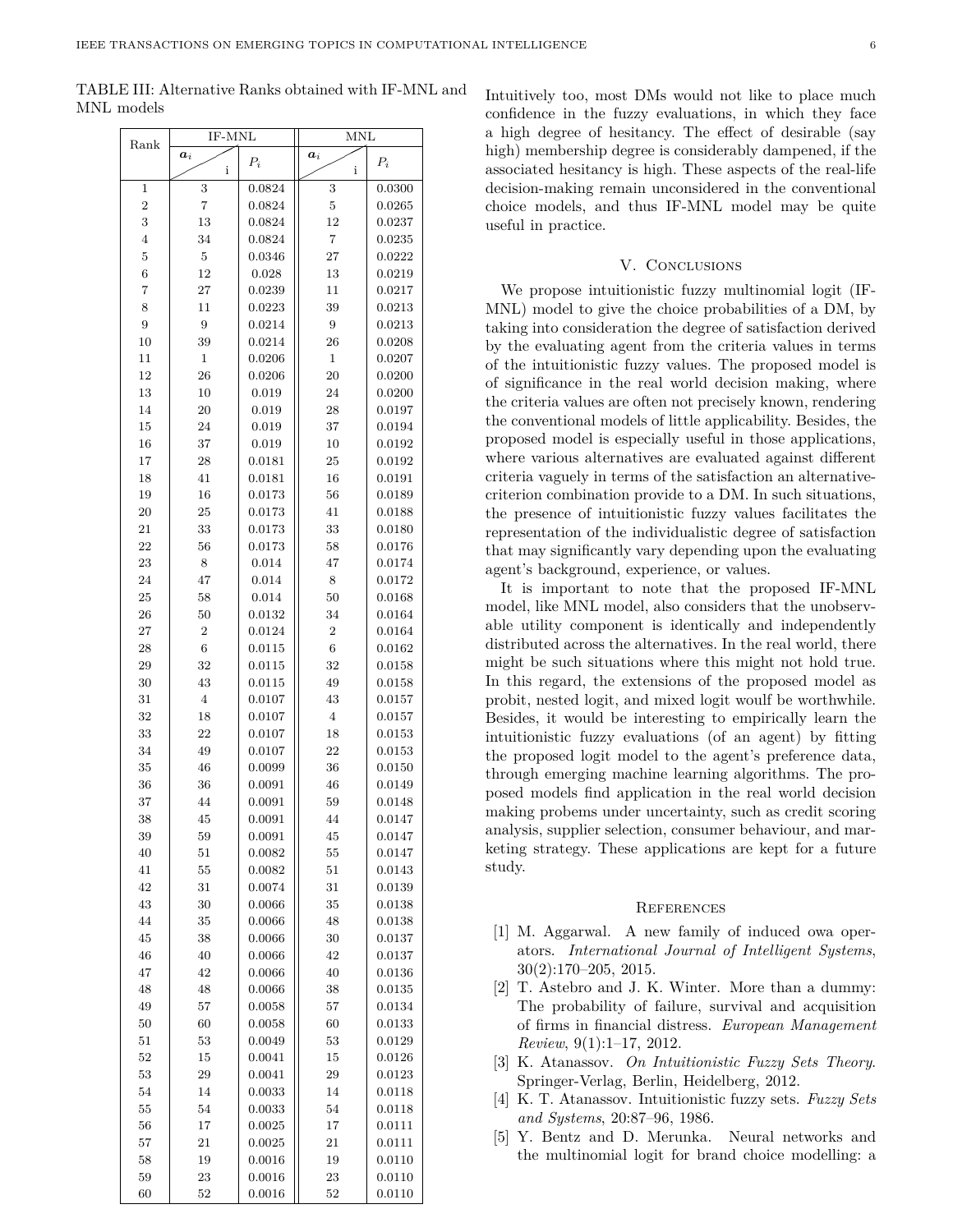hybrid approach. *Journal of Forecasting*, 19(3):177– 200, 2000.

- [6] N. M. Boyson, C. W. Stahel, and R. M. Stulz. Hedge fund contagion and liquidity shocks. *The Journal of Finance*, 65(5):1789–1816, 2010.
- [7] G. Caggiano, P. Calice, and L. Leonida. Early warning systems and systemic banking crises in low income countries: A multinomial logit approach. *Journal of Banking & Finance*, 47:258–269, 2014.
- [8] P. Changpetch and D. K.J. Lin. Selection of multinomial logit models via association rules analysis. *Wiley Interdisciplinary Reviews: Computational Statistics*, 5:68–77, 2013.
- [9] C. Chen, G. Zhang, R. Tarefder, J. Ma, H. Wei, and H. Guan. A multinomial logit model-bayesian network hybrid approach for driver injury severity analyses in rear-end crashes. *Accident Analysis & Prevention*, 80:76–88, 2015.
- [10] P. Congdon. *Multinomial and Ordinal Regression Models Bayesian Statistical Modelling, Second Edition*. 2007.
- [11] P. Davis and P. Schiraldi. The flexible coefficient multinomial logit (fc-mnl) model of demand for differentiated products. *The RAND Journal of Economics*, 45:32–63, 2014.
- [12] T. Domencich and D. L. McFadden. *Urban Travel Demand: A Behavioral Analysis*. North Holland, 1975.
- [13] J. Feldman and H. Topaloglu. Bounding optimal expected revenues for assortment optimization under mixtures of multinomial logits. *Production and Operations Management*, 2015.
- [14] U. Gazder and N. T. Ratrout. A new logit-artificial neural network ensemble for mode choice modeling: a case study for border transport. *Journal of Advanced Transportation*, 2015.
- [15] A. B. Grigolon, A. W.J. Borgers, A. D.A.M. Kemperman, and H. J.P. Timmermans. Vacation length choice: A dynamic mixed multinomial logit model. *Tourism Management*, 41:158–167, 2014.
- [16] K. Haase and Pages 689-691. S. Müller 3, 1 February 2014. A comparison of linear reformulations for multinomial logit choice probabilities in facility location models. *European Journal of Operational Research*, 232:689–691, 2014.
- [17] D. A. Hensher and S. Jones. Forecasting corporate bankruptcy: Optimizing the performance of the mixed logit model. *Abacus*, 43(3):241–264, 2007.
- [18] D. A. Hensher, S. Jones, and W. H. Greene. An error component logit analysis of corporate bankruptcy and insolvency risk in australia. *Economic Record*, 83(260):86–103, 2007.
- [19] S. Jackman. *Bayesian Analysis of Choice Making Bayesian Analysis for the Social Sciences*. 2009.
- [20] B. Li. The multinomial logit model revisited: A semi-parametric approach in discrete choice analysis,. *Transportation Research Part B: Methodological,*, 45(3):461–473, 2011.
- [21] X. Liu and C. C. Engel. Predicting longitudinal trajectories of health probabilities with random-effects multinomial logit regression. *Statistics in Medicine*, 31(29):4087–4101, 2012.
- [22] J. Maiti and A. Bhattacherjee. Evaluation of risk of occupational injuries among underground coal mine workers through multinomial logit analysis. *Journal of Safety Research*, 30(2):93–101, 1999.
- [23] D. McFadden. *Frontier of Econometrics*, chapter Conditional Logit Analysis of Quantitative Choice Behavior. Academic Press, New York, 1973.
- [24] S. Pulugurta, A. Arun, and M. Errampalli. Use of artificial intelligence for mode choice analysis and comparison with traditional multinomial logit model. *Procedia - Social and Behavioral Sciences*, 104:583– 592, 2013.
- [25] T. H. Rashidi, J. Auld, and A. (Kouros) Mohammadian. A behavioral housing search model: Twostage hazard-based and multinomial logit approach to choice-set formation and location selection. *Transportation Research Part A: Policy and Practice*, 46:1097–1107, 2012.
- [26] R. D. Retherford and M. K. Choe. Multinomial logit regression. *Statistical Models for Causal Analysis*, pages 151–165, 2011.
- [27] E. Szimdt and J. Kacprzyk. *Fuzzy Systems Conference Proceedings*, chapter A concept of a probability of an intuitionistic fuzzy event, pages 1346–1349. IEEE, 1999.
- [28] R. Tchernis, M. Horvitz-Lennon, and S.-L. T. Normand. On the use of discrete choice models for causal inference. *Statistics in Medicine*, 24(14):2197–2212, 2005.
- [29] L. Thurstone. A law of comparative judgement, psychological review. *Psychological Review*, 34:273– 86, 1927.
- [30] K. Train. *Discrete Choice Methods with Simulation*. Cambridge University Press, 2002.
- [31] C. van Campen and I. B. Woittiez. Client demands and the allocation of home care in the netherlands. a multinomial logit model of client types, care needs and referrals. *Health Policy*, 64(2):229–241, 2003.
- [32] N. Vozlyublennaia. Does idiosyncratic risk matter for individual securities? *Financial Management*, 41(3):555–590, 2012.
- [33] R. Wang. Capacitated assortment and price optimization under the multinomial logit model. *Operations Research Letters*, 40:492–497, 2012.
- [34] Z. S. Xu. Intuitionistic fuzzy aggregation operations. *IEEE Trans. Fuzzy Syst.*, 15:1179–1187, 2007.
- [35] R. R. Yager. A note on probabilities of fuzzy events. *Information Sciences*, 18:113–129, 1979.
- [36] F. Ye and D. Lord. Comparing three commonly used crash severity models on sample size requirements: Multinomial logit, ordered probit and mixed logit models. *Analytic Methods in Accident Research*, 1:72– 85, 2014.
- [37] L. A. Zadeh. Fuzzy sets. *Information and Control*,